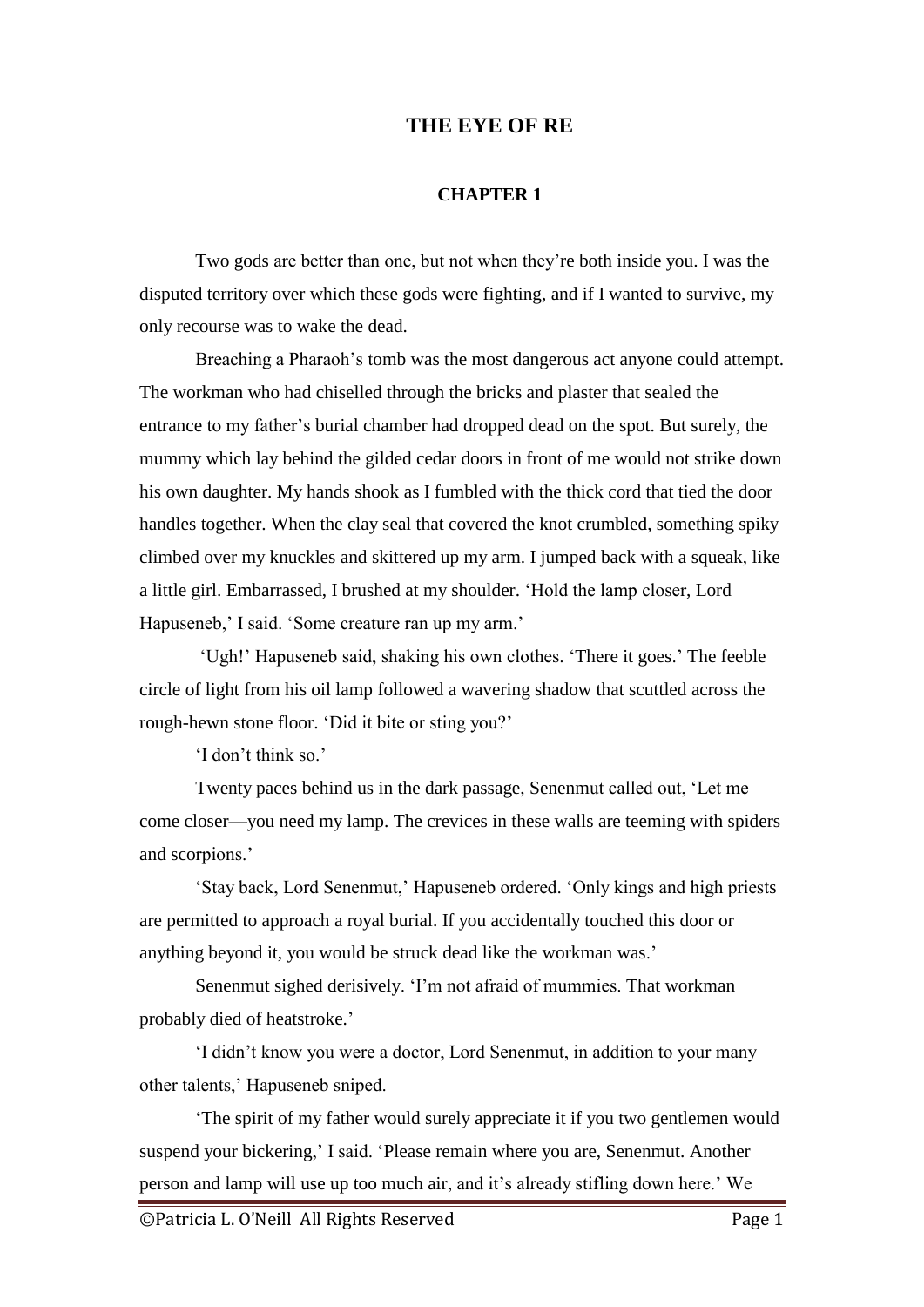were at the bottom of the steep, twisting passage that had been excavated for my father's tomb. The burial chamber was so far underground that breathing or flames quickly exhausted the air. I had no time to waste on Senenmut and Hapuseneb's ongoing rivalry. I tugged the wooden handles, and the heavy doors moaned on their hinge pins. Stale odours rushed forth, heavy with spices, aromatic woods and a faint rancid smell that hinted at things better left unimagined. The doors shuddered as if they were alive, as their lower edges scraped over rocky flakes fallen from the friable shale ceiling.

I stepped into the burial chamber. Hapuseneb followed and pulled the doors shut behind us. Although the chamber was only about the size of my bedroom, the walls seemed to extend to a vast darkness that was peopled with numinous beings. This was the locus of resurrection, where a dead preserved body transformed to a living Osiris king. That kind of magic left eerie echoes in a place.

Tiny gold scales of light winked from the two cedar sarcophagi resting in the centre of the chamber. The enormous one belonged to my father. The slender one resting by its side was my mother's. I had ordered her body moved here for safekeeping, after the criminal Nefer-Weben had desecrated her tomb.

'Tell me what you'd like me to do,' Hapuseneb said, glancing around uneasily. 'I don't see why you couldn't just make offerings to your father in his mortuary temple. Why did we have to trek all the way down here?'

'I need answers to some questions, Hapu, and in my father's temple, something is drowning out his voice. Give me the basket of offerings you brought, then stand by my side and hold the lamp high so I can see.' He handed me a small basket containing a round loaf of bread, a pot of beer and a vial of myrrh oil. I approached the centre of the chamber, treading carefully in the dark to avoid the small statues and shrines that surrounded the royal sarcophagus.

'What could possibly interfere with your father's presence in his own mortuary temple?'

I brushed off the dust and small chips of rock that had accumulated on the golden face of my father's sarcophagus. 'Something evil—powerfully evil.'

Hapuseneb tried mightily not to look alarmed, but the flickering light accentuated the worried shadows flitting across his face. 'You don't mean the Dark Lord, do you?'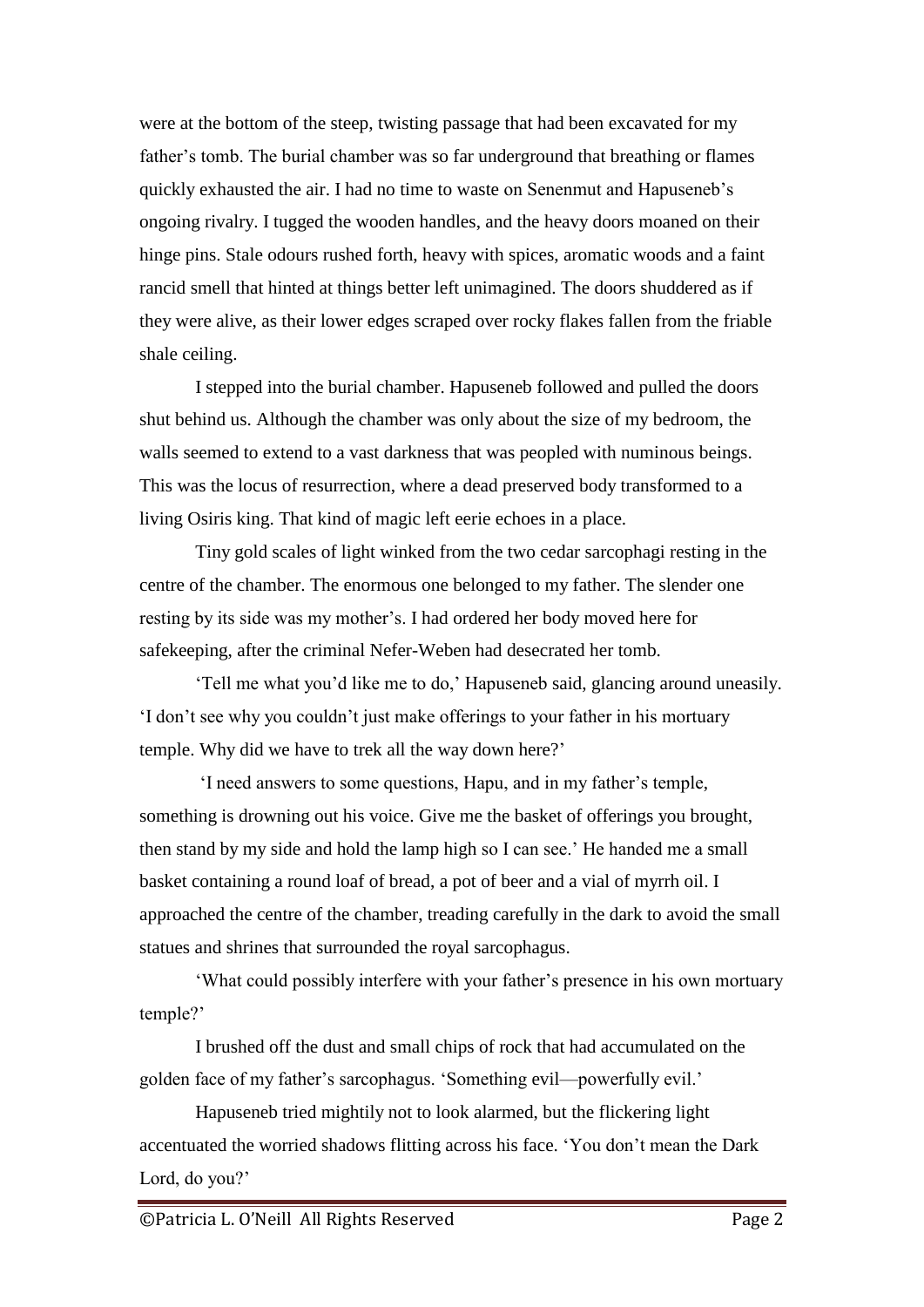I nodded gravely and whispered the fearsome name. 'Seth.'

He peered into the surrounding darkness with superstitious dread. 'But your father's a god in his own right. How can Seth manage to invade your father's temple?'

'He follows me.' I opened the myrrh oil and drizzled it over the golden death mask. 'Hapu, I'm possessed by Seth.'

'How can that be? Hatshepsut, you're a Horus King—the god Horus lives within you. Seth can't barge in and take you over!'

'He didn't barge in. I invited him.'

'Why did you do that? That's insane! Horus and Seth are implacable enemies.'

I turned to look at Hapuseneb's terrified face. 'I needed the power of the Dark Lord to win the war in Nubia. I couldn't do it on my own—the power of Horus just wasn't strong enough. I thought the Royal *Ka* was weak in me because I'm female. So I sought out Seth. My father invoked Seth every time he went into battle, and it never seemed to damage him.' My voice faltered and I turned away. 'I did terrible things in Nubia, Hapu, terrible things.' I rubbed the myrrh over the mask's serenely smiling lips and over its ears. 'The Dark Lord seemed to take over my will, and I gloried in the slaughter. My father never acted like that. So I'm asking his help, to rid me of Seth.'

'Seth still troubles you, even though the war is over?'

'I relive every horror, any time I close my eyes and all night long.'

'So that's why you insisted we open your father's burial chamber—it's the only place Seth can't get to you. Oh Hatch, I knew something had changed you, but I didn't know what. Tell me how to help.'

'Set the lamp on the sarcophagus and make sure no bugs crawl on me.'

I pressed my palms onto the lid of the sarcophagus and recited the offering prayer for the dead. Beneath the gilded wood, within the solid gold inner coffin and layers of fine linen bandages, my father's body lay, immobile but not inert. It was the nexus where all his components—*ba*, *ka*, heart, shadow and name—united, to recreate the person who loved me and could protect me from the Lord of Chaos. I reached out to my father with my heart, and felt his presence, steady and distant as the stars. A torrent of words formed in my mind. *Father, I need your help. Horus has lived in me from the day you breathed the Royal* Ka *into my body. But when my* ba *departs, Seth enters me and attacks. If he destroys the Royal* Ka*, peace and justice will forever vanish from this earth. But I dare not banish Seth; without him, I cannot win the wars*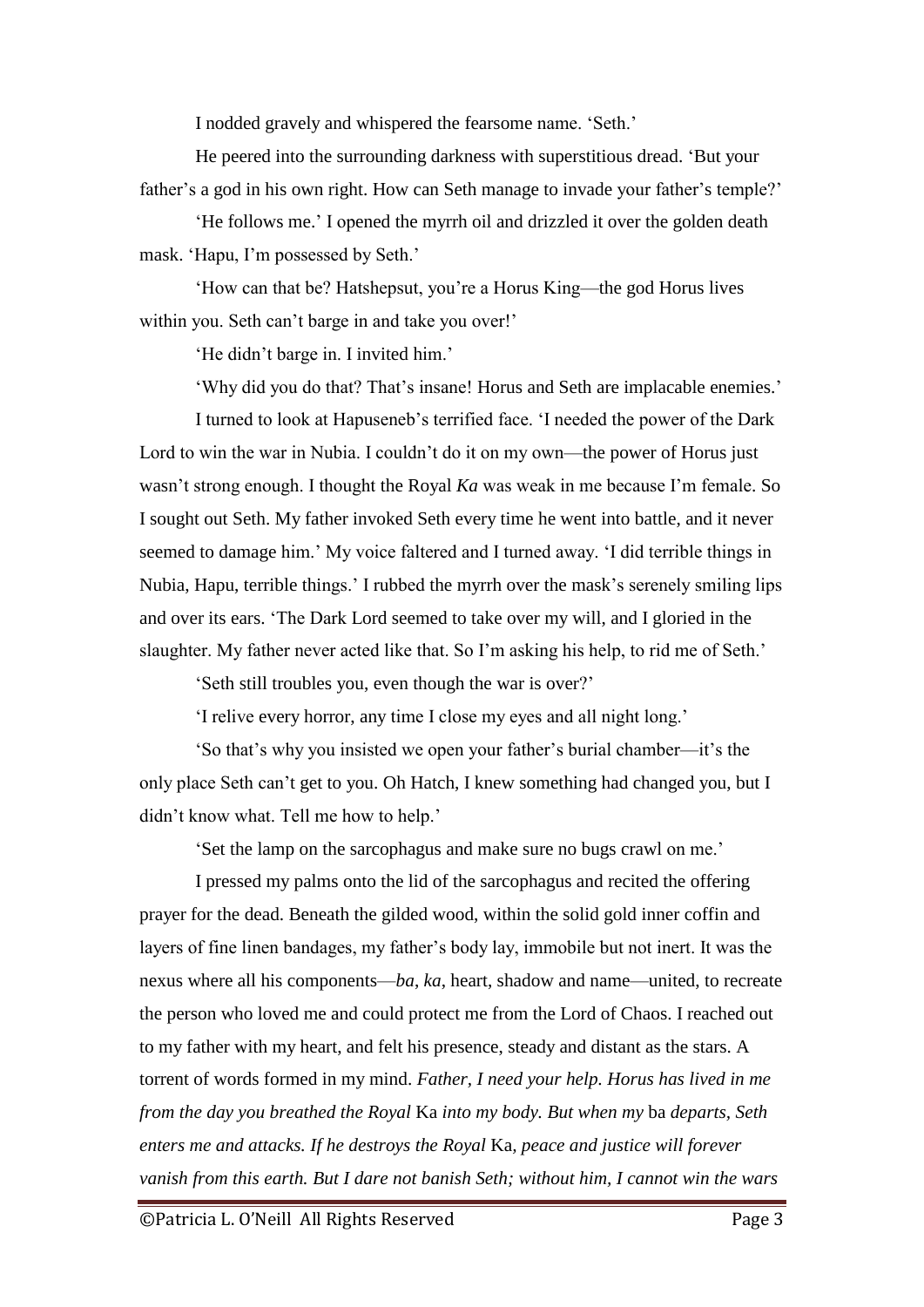## *that are certain to come again. How did you harness the might of the Dark Lord without risking the destruction of Horus? Father, forgive me for my weakness!*

I waited, straining for an answer faint as a feather's fall. When my father had chosen me as his heir, he believed that I would be able to cope with the demands of kingship. But no one knew what kingship would cost me. I ruled from a throne that I had never desired. I won a war that I had never wanted to fight. I had a husband that I could never tell anyone about.

'What was that?' Hapuseneb said, jerking his head towards the chamber door. 'Is Senenmut's curiosity getting the better of him?'

'Be still, Hapuseneb. I commanded Senenmut not to approach and he won't. Perhaps my father is about to give me a sign.'

An unearthly hiss came from above; clayey flecks of rock plinked onto the royal sarcophagus. Then an almighty crack snapped through the air like invisible lightning. Flat shards of shale rained from the ceiling. I ducked down, arms over my head. Hapuseneb threw himself over me. A piece of shale the size of a dinner plate hit the floor and flying chips cut my ankle.

Then it was quiet again.

Horrid dust filled my lungs. Hapuseneb slid off my back and sat in the rubble, coughing. 'You all right?' he choked out.

'I think so—just some little cuts. You?'

'I'll be fine. At least the lamp's still burning.' He offered me his hand and pulled me to my feet. 'I don't know if a rock fall was a sign or not, but I think it would be wise to continue your dialogue with your father somewhere else. Only a few rocks came loose that time, but it's too dangerous to stay down here any longer.'

'You're right, Hapu. I suppose we should go.'

We picked our way over the clinking, cracking debris to the entry. Hapuseneb pushed on the doors, but they wouldn't budge. As I held the lamp, he braced his shoulder against the wood and shoved. The hinge pins of one door leaf popped out of the rock and the wooden slab listed forward a hand-span. 'What is the matter with this thing?' he said, panic rising in his voice.

'Boost me up and I'll see what's jamming it,' I said. He laced his fingers together and hoisted me so I could hold up the lamp and peep through the crack between the door and the ceiling. In the turbid light, I saw huge slabs of rock, jumbled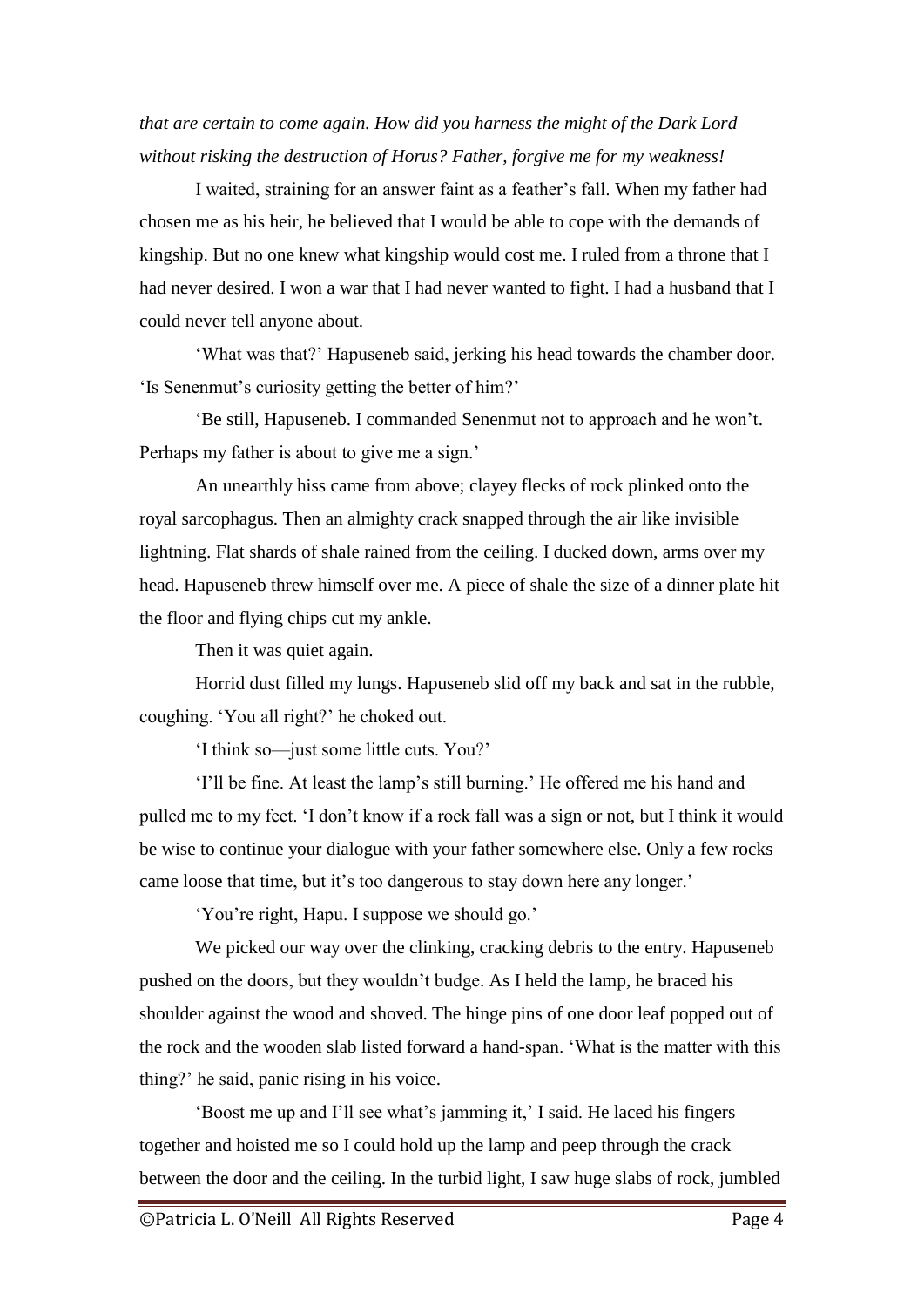and filling the tunnel all the way to the ceiling. 'Mother of Night! The tunnel roof caved in.'

'How bad is it? Can we crawl out?' He lowered me to the ground.

I gazed at his face in the amber halo of light. 'Hapu, we're trapped.'

He worked furiously to control his expression. 'But Senenmut will get help. He'll get a crew to dig us out.'

'What if he was crushed?' I pushed down the scream that was building in my throat, a skill I learned on the battlefield.

'There's a whole crowd of workmen and priests at the mouth of the tomb passage. They'll have heard the noise of the rock fall; they'll see the dust drifting out.' He hesitated. 'Forgive me—I hope Lord Senenmut has not been injured. But you have. I felt blood on your ankle.'

'It's nothing.'

'Let me tend it,' he said, eager for something to distract himself. He fumbled in the dark and found a stout wooden chest, full of linens or perfumes or some other requisite of resurrection, and pulled it toward me. 'Sit on this and shine the lamp on your wound.'

I sat on the dusty chest and stuck out my leg. 'I told you. It's nothing.'

He knelt at my feet. 'I could wash off the dirt with the beer we brought. Or perhaps we should save the beer. It might be a while before we're dug out, and we'll need something to drink.'

'We'll suffocate long before we could die of thirst.' I patted the lid of the chest. 'Sit quietly; we should conserve the air.'

Hapuseneb sat down beside me with a resigned sigh. 'Do you think we should put out the lamp? The flame consumes the life force in the air.'

'No. I don't want to be in the dark any sooner than necessary.' I stared into the fulminating blackness around us. 'Could this be my fault? I asked my father to protect me from Seth. Maybe sealing me in here was the only way to do it. But why would my father confine you as well?'

'Perhaps he means us to be together at last.' His hand stole over mine.

'But if I die, young Tuthmosis will become the Horus King. I stipulated that you were to act as regent for him, until he comes of age. We can't both die together! Egypt would be thrown into chaos while the nobles fight over the regency.'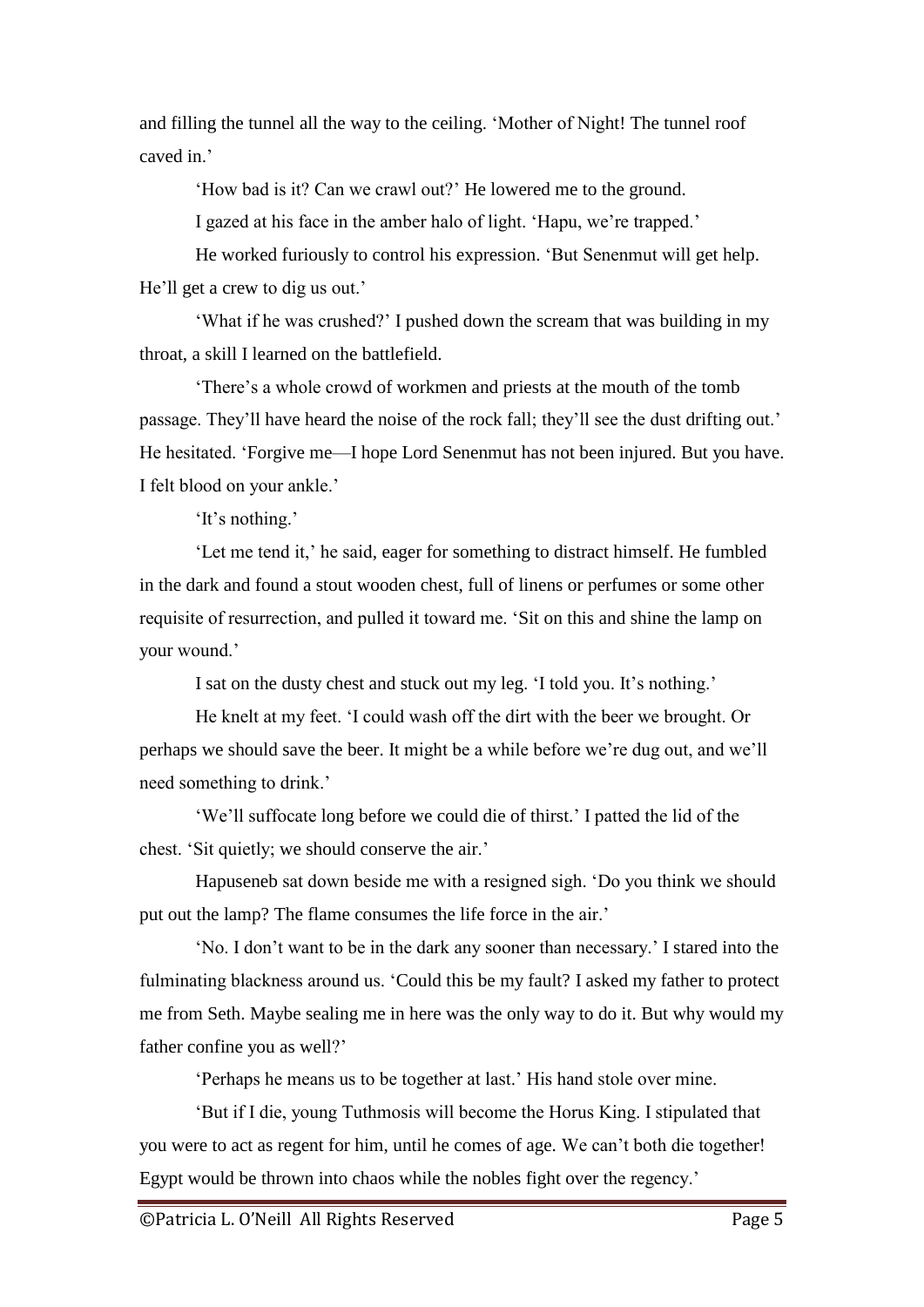'I'm sure Lord Senenmut would take everything in hand,' he said sardonically.

'No. I've specifically forbidden him to act as regent—the other nobles would never accept him. His job is to safeguard my daughter. But what if he died in the rock fall?' The flame trembled as a single teardrop disturbed the oil. 'What would become of Neferure?'

'Inet would mother her just like she mothered you. And Huy would take her into my family; she'd be well loved.' He squeezed my hand. 'None of that is going to happen. We're going to be rescued, and everything will be fine.'

But confidence deserted us, as we sat quietly for what seemed like hours, listening for any faint sound of voices or digging. There were only the scritchings and rustlings of unseen creatures in the fissures of the rock. The flame retracted to an attenuated glow on the linen wick. My eardrums began to vibrate with the pounding of my heart.

Hapuseneb whispered, 'I wonder how long we've been here. After sunset, your father will commence his nightly rebirth. That's not an experience meant for the eyes of mortals. If we're still alive by then, the sight of him rising will probably incinerate  $\overline{\text{us}}$ .

'Maybe he'll escort us before the Tribunal of Osiris,' I yawned. Breathing was becoming more difficult.

'Hatch, do you remember when I was just sixteen, and I told you I'd never love anyone but you?'

'Of course I remember. We were best friends. We still are.'

'I meant what I said back then.' He slipped his arm around my shoulder. 'I'm afraid we're going to die down here. Do you think, just once, while the breath of life is still with us, I could know what it's like to love you fully?'

My dulled thoughts struggled to break the surface. 'Hapu, you're a married man. You're talking about adultery. Do you want to face the Tribunal of Osiris with a fresh sin on your heart?'

'I believe Osiris will forgive me, because Huy always does. She doesn't mind if I take some pleasure in the serving girls when she's pregnant. And your heart wouldn't be stained with sin—you're single.'

I drew back from him. 'It would be adultery for me, too, Hapu.'